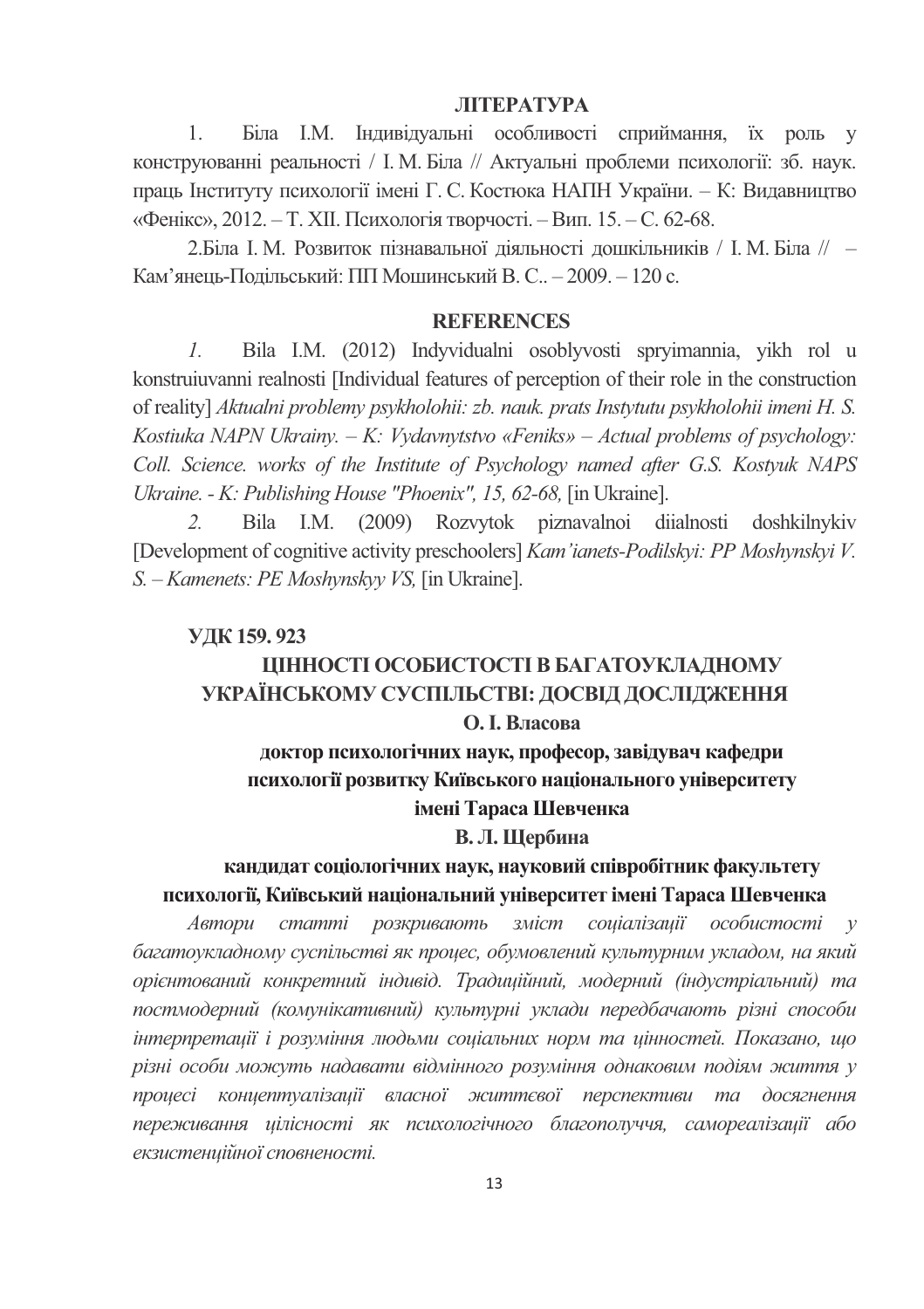Ключові слова: особистість, соціалізація, багатоукладне суспільство, иінності, типи иілісності особистості, суспільство, що трансформується.

#### А. И. ВЛАСОВА. В. Л. ШЕРБИНА ЦЕННОСТИ ЛИЧНОСТИ В **МНОГОУКЛАДНОМ УКРАИНСКОМ** ОБШЕСТВЕ:  $OII$ *MT* **ИССЛЕДОВАНИЯ**

Авторы статьи раскрывают содержание социализации личности в многоукладному обшестве как проиесс, обусловленный культурным укладом, на который ориентирован конкретный индивид. Традиционный, современный (индустриальный) и постмодернистский (коммуникативный) культурные уклады предусматривают различные способы интерпретации и понимания людьми социальных норм и ценностей. Показано, что разные люди могут выказывать различное понимание одинаковым событиям жизни в процессе концептуализации собственной жизненной перспективы и достижения переживания целостности как психологического благополучия, самореализации или экзистенциальной наполненности.

Ключевые слова: личность, социализация, многоукладное общество, иенности, типы иелостности личности, общество, трансформируется.

## O. VLASOVA, V. SHCHERBYNA, PERSONAL VALUES IN A MULTI-**UKRAINIAN SOCIETY: THE EXPERIENCE OF RESEARCH**

The values of personality in multicultural Ukrainian society: experience of research. The authors reveal the content of socialization in a diverse society as a process driven by cultural order, which focuses on a specific individual. Traditional, modern (industrial) and postmodern (communicative) cultural modes provide different ways of interpreting and understanding people social norms and values. It is shown that different individuals may have different understanding of the same events in the life of conceptualizing own life experiences and achievements prospects integrity as psychological well-being, selfrealization or existential execution.

**Keywords:** personality, socialization, multi-structure society, values, types of integrity of the personality, transforming society.

Постановка проблеми. Прикметною особливістю сьогодення є активна трансформація соціальних умов життя, тому процес соціалізації сучасної людини відбувається у період, коли соціальні норми та цінності помітно змінюються. Це робить актуальним дослідження механізмів соціалізації людини у їх динаміці та особливостей розвитку особистості за таких умов.

Становлення і розвиток покоління сучасної молоді відбувається в умовах складного і динамічного полікультурного світу, розвиток якого не є рівномірним. Багатоукладність сучасного соціального існування полягає, зокрема, у тому, що норми та цінності, характерні для суспільств різної історичної доби співіснують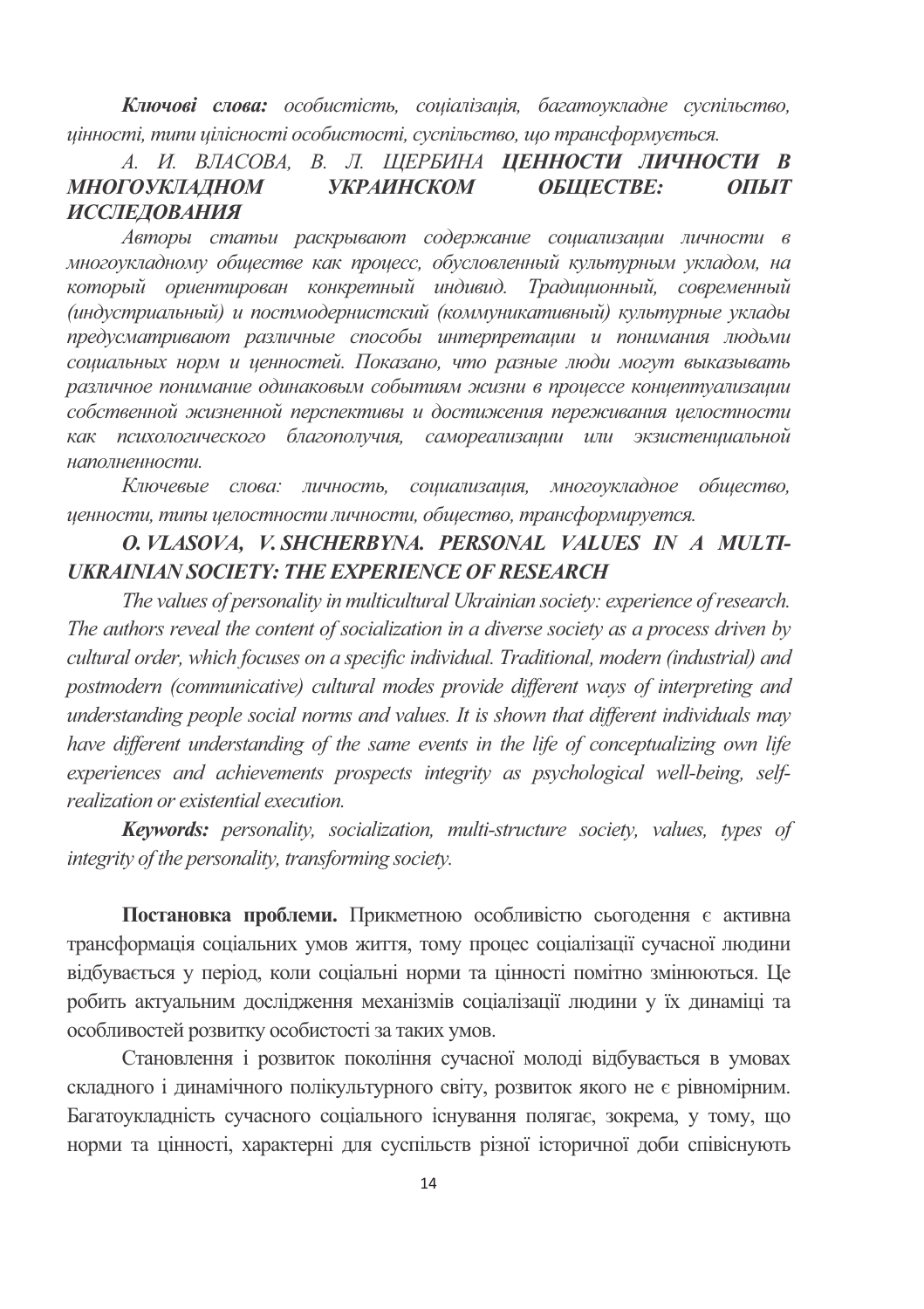одночасно, утворюючи єдине середовище соціалізації. За таких умов дослідження процесу освітньої соціалізації молодого покоління, пошук нових підходів до розуміння та психолого-педагогічного патронажу становлення особистості вихованця, учня, студента, розвитку їхньої ціннісно-смислової сфери як основи особистісної цілісності, потребує нових концептуальних підходів.

Мета статті. Визначити особливості особистісної цілісності та піннісносмислової сфери сучасної української молоді, соціалізація якої відбувається у багатоукладному соціальному середовищі.

Аналіз стану дослідження проблеми. Питання формування цілісної особистості грунтовно досліджуються в рамках різних предметних галузей: (філософії, соціології, психології, педагогіки та ін.). У психології радянського та пострадянського періоду проблеми функціонування особистості, її соціалізації та розвитку досліджувались у роботах багатьох дослідників (В. С. Агєєва, Г. М. Андреєвої, О. Г. Асмолова, Л. С. Виготського, О. Ф. Лазурського, І. С. Кона, К. В. Коростеліної, Г. С. Костюка, М. Й. Боришевського). Сучасний вітчизняний науковий доробок складають дослідження І. В. Ващенко, О. І. Власової, I. В. Данилюка, З. Карпенко, С. Д. Максименка, В. Ф. Моргуна, В. В. Москаленко, В. В. Рибалки, К. Л. Мілютіної, Т. М. Титаренко, В. Л. Щербини та ін.

Класична психологія розглядає цілісність особистості як умову та механізм забезпечення соціальної, психологічної, особистісної зрілості людини (Г. Олпорт), що проявляється у її здатності до конструювання ідентичностей, самоактуалізації та самореалізації в суспільстві (А. Маслоу, Е. Еріксон). Аналіз сучасних напрацювань психології (М. Чексентміхайї, Р. Райян, Е. Десі) позитивної вказує на перспективність у розв'язанні науково-методичної задачі, пов'язаної з пошуком цілісності особистості, потенціалу критеріїв конструкту суб'єктивного благополуччя або щастя людини. Переживання щастя вказує на гармонійність та єдність і узгодженість її внутрішнього світу та умов життя. На рівні суб'єктивної представленості людини це кореспондує з поняттям цілісності особистості як системи людина - суспільство.

Суспільство кінця XX - початку XXI ст. як середовище соціалізації є динамічним та різноспрямованим. У процесі соціалізації особистість все більшою мірою не знаходить визначених, «жорстких» вимог та очевидних можливостей, що утворюють єдину сталу систему. Соціальна взаємодія постає як мінливий процес виникнення і актуалізації різноманітних викликів та ризиків індивідам, спільнотам і суспільствам. Саме тому сформовані у попередніх історичних умовах концепції, орієнтовані на сталість її умов не дозволяють повною мірою ефективно дослідити процеси соціалізації сучасної людини. Отже, виникає потреба у створенні нового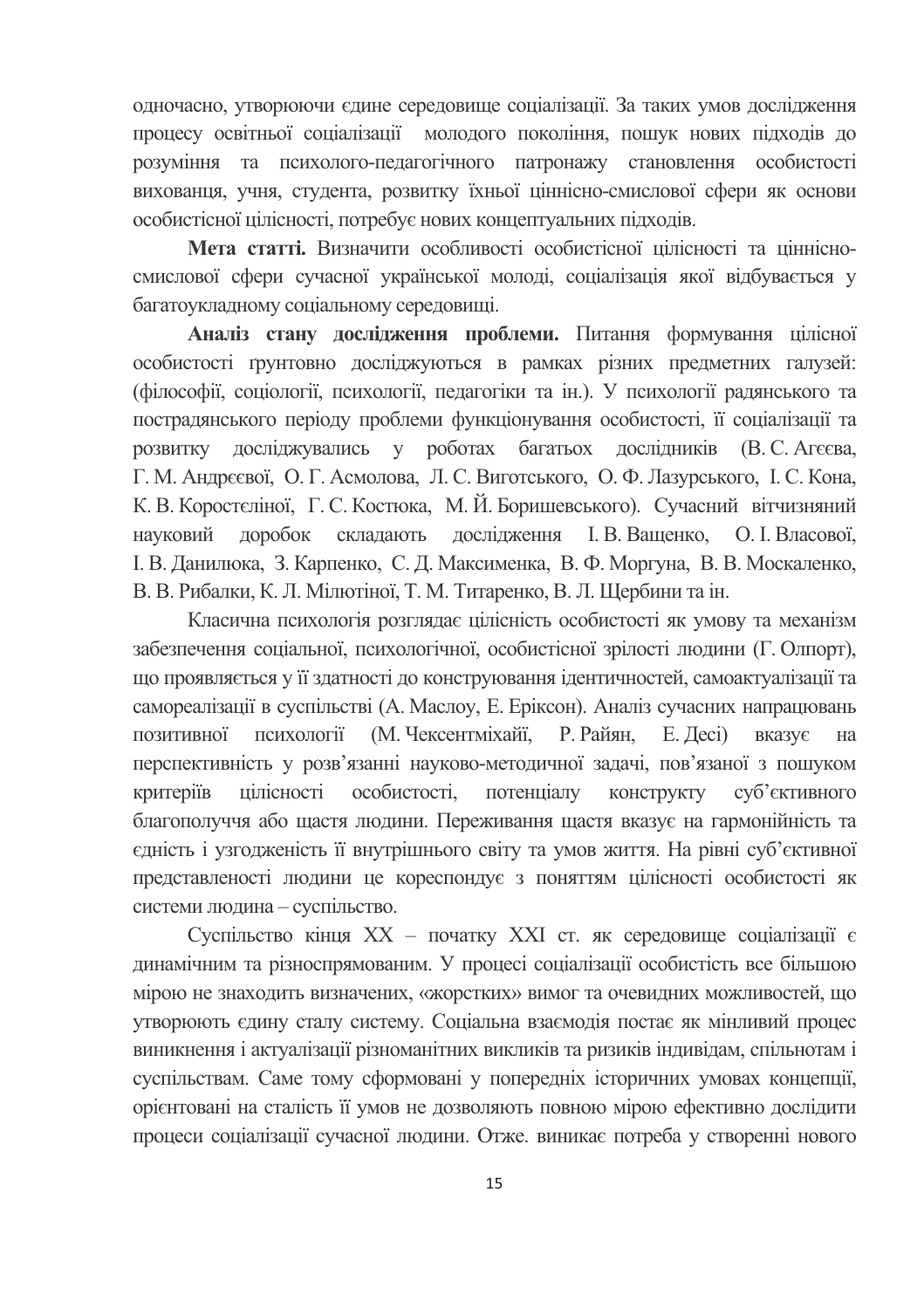більш евристично продуктивного теоретичного інструменту, який би дозволив більш адекватно пояснювати актуально діючі механізми соціалізації та становлення пілісності людської особистості.

Виклад основного матеріалу статті. Проблематика соціалізації і розвитку особистості формується під впливом необхідності її міждисциплінарного дослідження в сучасних реаліях українського суспільства, визначними особливостями яких є багатоукладність, відсутність у суспільстві, **THO** трансформується, сталих форм і чітких однозначних норм та пінностей сопіального життя.

З точки зору предмету і обраної проблеми дослідження найбільш вдалим визначенням соціалізації особистості є її розуміння як процесу освоєння індивідом соціального досвіду, доступного йому та значущого для його існування у суспільстві. Змістовно соціалізацію особистості можна уявити як виникнення певної внутрішньої психічної структури, в межах якої людина організовує своє внутрішнє буття (буття в самій собі) на основі отримання/вироблення досвіду буття у зовнішніх структурах. Такі зовнішні структури у їх граничному розумінні є культурними укладами, де у структурованому (узгодженому) поєднанні інтегровані фізичні, соціальні та духовні умови життя людини. В актах соціалізації зовнішній та внутрішній простори активності людини перетинаються і взаємно обумовлюються, результатом чого стає виникнення новоутворення - людської особистості як системи, здатної до саморозвитку у взаємодії з культурним змістом.

В нашому розумінні особистість - це соціальна форма існування людської психіки, яка забезпечую неподільну єдність самовідтворення та розвитку суспільства і людини шляхом активності останньої. Цінності - це норми, поняття, предмети або явища життя, що набувають особливого значення для людини. А особистісний смисл - почуття цінності чогось для особистості, яке визначається її діяльністю та усвідомлюється нею у діалозі з собою та іншими людьми.

У процесі соціалізації культура постає для людини як набір цінностей та норм, сформованих історично практик їх реалізації. Цінності та норми типологізуються за ознаками приналежності до певного типу соціальної організації. Багатомірність простору соціалізації людини можна досліджувати через багатомірність наявних у суспільстві культурних конструктів, найширшим серед яких є категорія культурного укладу.

Культурний уклад - поняття, що характеризує історично сталі, стійкі, типові риси порядку побудови та змістовної наповненості нормативно-ціннісних конструктів, які притаманні соціальним групам та індивідам, і виражені у матеріальних, ідеальних, організаційних та символічних компонентах їх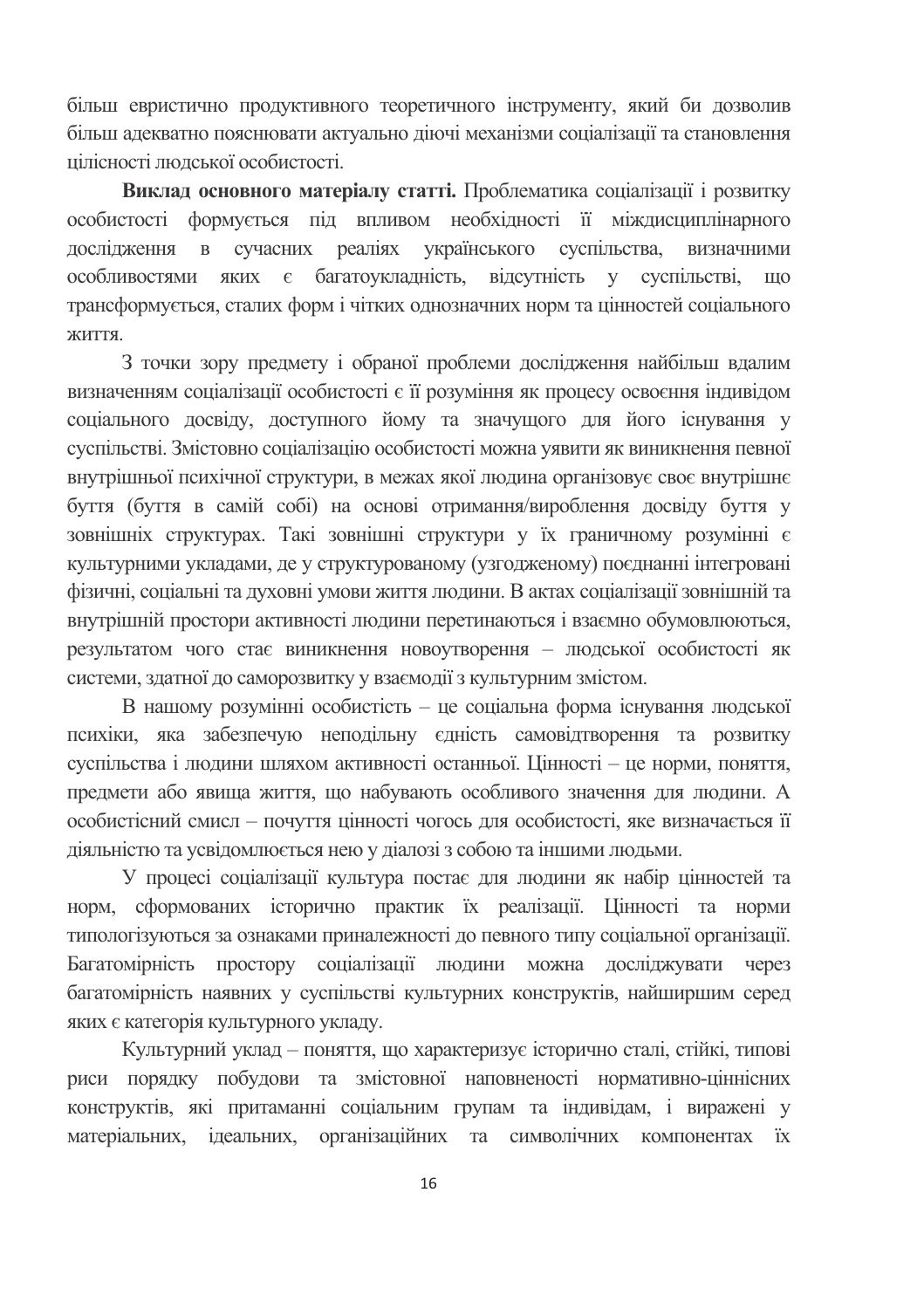індивідуального і групового життя в умовах конкретного суспільства. Культурні уклади істотно визначають зміст і форми процесів соціалізації у конкретному суспільстві, що обумовлює культурний тип особистості певного укладу, рольові набори, рольові дистанції та ін., а також, ймовірно, і певний тип особистісної цілісності людини. Так, традиційний уклад фокусується на сталих цінностях та цілях розвитку, що задані ззовні. Модерний уклад базується на цінностях, створених у процесі колективної взаємодії. Постмодерний уклад фокусується на цінностях, які з'являються у контексті комунікативної інтеракції людей.

З іншого боку, соціалізація людини відбувається під впливом чинника особистісної активності як суб'єкта власного життя. Спосіб такої активності, який виступає еквівалентом розвитку її розумної сутності, є концептуалізація людиною темпорально-просторової власного ЖИТТЄВОГО ШЛЯХУ ЯК пілісності. Концептуалізація людині ЖИТТЄВОГО ШЛЯХУ ДОЗВОЛЯЄ сприймати **BCIO** багатоманітність життєвих проявів у їхній цілісності та відношенні до різних аспектів індивідуального буття. У розвиненому вигляді цей механізм виступає ментальною основою особистісної інтеграції людини, що не лише забезпечує їй психологічну, соціально-психологічну, соціальну, та ін. адаптацію, а й подальший розвиток та особистісні досягнення.

У рамках різних укладів особистість переживає різний екзистенційний досвід власного психологічного перетворення у суспільстві, набуття нових рис, які обумовлені інтеграцією досвіду її соціокультурних взаємодій. На певному етапі життя людина усвідомлює та виробляє певне ставлення до суспільства і себе самої у цьому суспільстві. Традиційний уклад передбачає досвід становлення особистості як процесу прилучення до сфери сакрального - переживання життя як реалізації надмирської сутності. Індустріальний (модерний) уклад несе досвід становлення особистості як процесу формування якостей життєвої успішності, прагматичної та ефективної самодіяльності. Комунікативний (постмодерний) уклад передбачає досвід становлення особистості як процесу її самоактуалізації у різних сферах власного буття.

Теоретична модель розвитку цілісності особистості в умовах багатоукладного соціального простору включає інституційні вимоги суспільства щодо формування особистості як фундаментальну умову соціалізації людини. Останні представлені наявними у конкретному суспільстві економічними, освітньо-виховними, релігійними, науковими, культурно-мистецькими, побутовими та родинними нормами, цінностями і механізмами соціального контролю. Відповідно до такої специфіки і формуються типи цілісності особистості, обумовлені різними культурними укладами.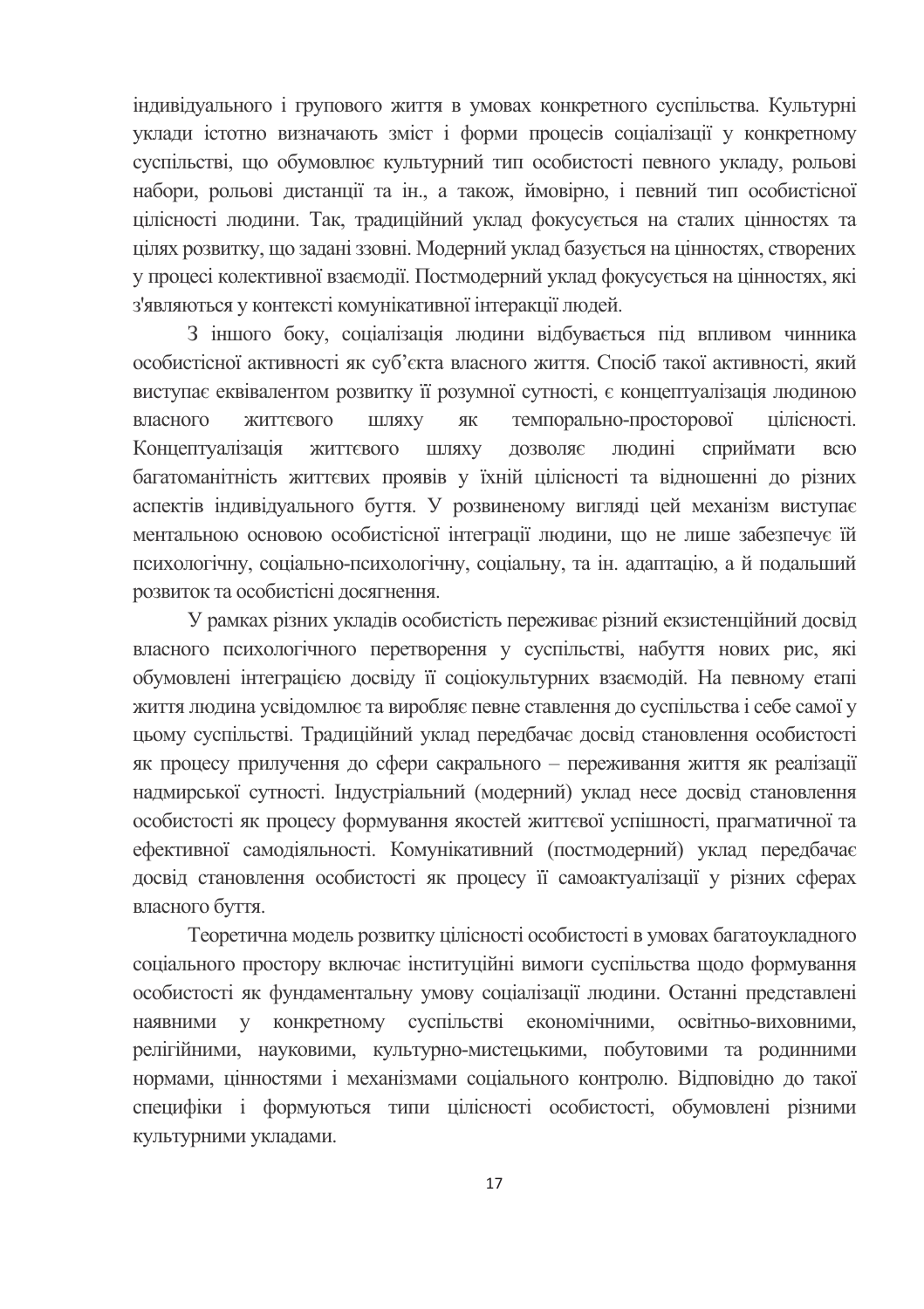Перебуваючи у багатоукладному суспільстві, людина тим або іншим чином інтерналізує, освоює різні типи ціннісних установок, а також нормативні інтерпретації, характерні для різних укладів. Окрім того, вона опановує практики поведінки у ситуації культурної багатоукладності, тому в одних конкретних умовах соціальної взаємодії вона може демонструвати якості, відповідні одному культурному укладу, а в інших умовах - іншому. Особистість набуває тих же рис ціннісно-нормативної невизначеності та багатозначності, як і соціальне середовище, в якому вона соціалізується. Однак, незважаючи на всю багатомірність та невизначеність, суспільство має в результаті складання різноманітних подій конкретну історію власного розвитку та змін, яка має визначений вигляд. Подібно до цього і особистість в результаті всіх своїх невизначеностей та пошуків створює конкретний профіль власного життєвого шляху, рефлектуючи його як ціле на основі використання певного типу ціннісних і нормативних уявлень, характерних для певного культурного укладу або декількох із них.

Таким чином, стан цілісності - це своєрідний стан функціонування особистості, який відтворюється в усвідомленні людиною себе як суб'єкта власної життєдіяльності, неподільно пов'язаного з певним соціальним та індивідуальним контекстами існування. І оскільки стан цілісності - результат життєтворчості особистості, яка є представником конкретного суспільства, виявити типові форми особистісної цілісності сучасної людини можливо шляхом емпіричного дослідження культурно-типових орієнтацій та концептуалізації особистістю свого ЖИТТЄВОГО ШЛЯХУ.

Емпіричне дослідження розвитку цілісності особистості як психологічної підсистеми системи багатоукладного українського суспільства передбачало використання наступних критеріїв: 1) психологічного благополуччя (щастя) як базового показника цілісності особистості; 2) орієнтація людини на самореалізацію або досягнення конкретного результату; 3) екзистенційної сповненості як готовності особистості до продуктивного діалогу зі світом та самою собою; 4) особливості її часової представленості та орієнтованості (на минуле, теперішнє, майбутнє); 5) переважання у виборі респондента цінностей певного укладу.

Завданнями емпіричного дослідження стало з'ясування питань: Які особливості привносить багатоукладна та динамічна українська реальність у розвиток особистісної цілісності сучасної молоді? Чим вирізняється особистість людини певного культурного укладу?

Для проведення емпіричного дослідження було створено відповідну психодіагностичну програму, яка складається з двох частин, одна з яких визначає характеристики цілісної особистості, такі як рівень суб'єктивного благополуччя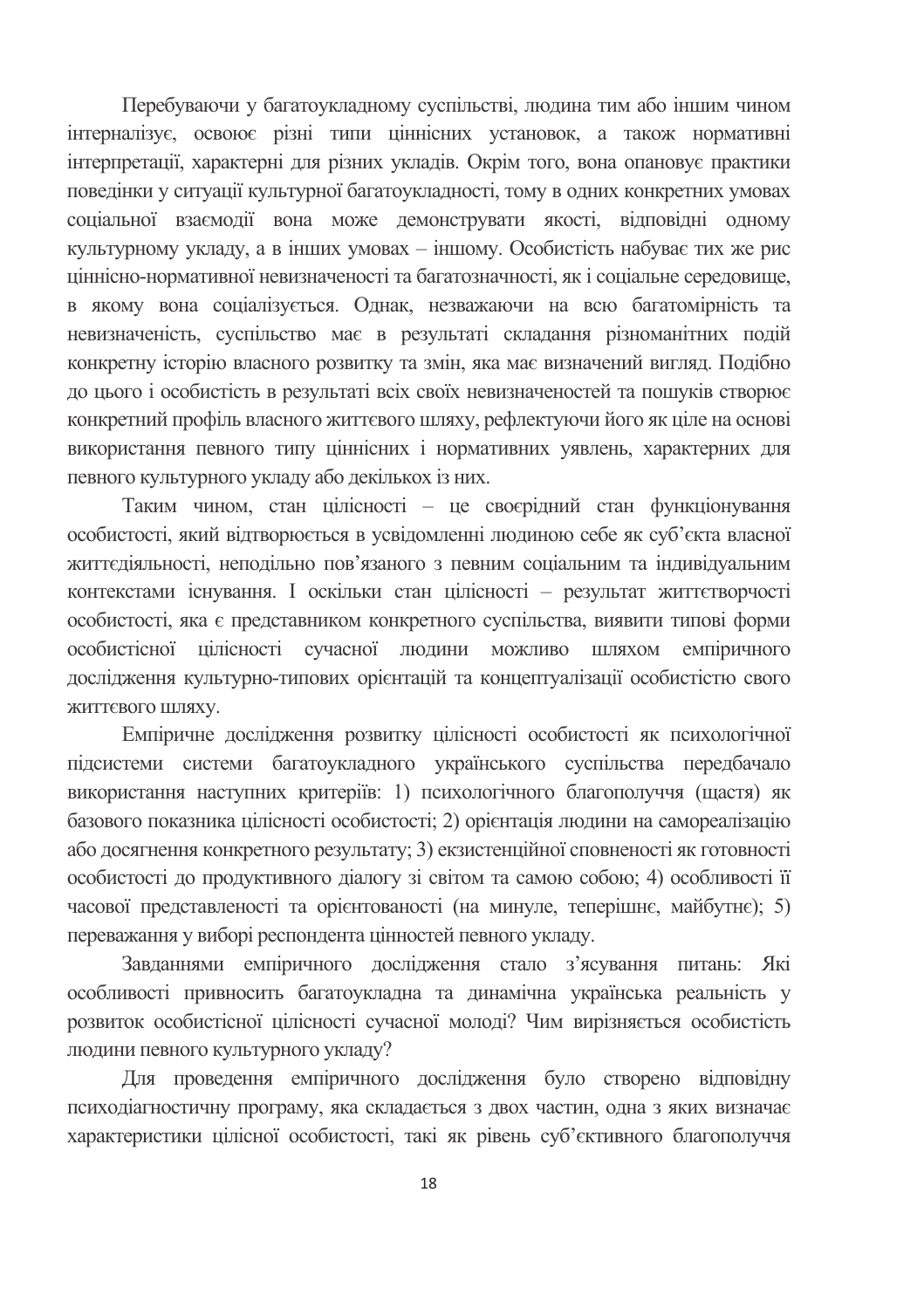досліджуваних, показники їх екзистенційної сповненості, орієнтації в часі, інша на визначення переважаючих культурно-укладних орієнтацій спрямована особистості (традиційних, модерних (індустріальних) або постмодерних (комунікативних).

лослілження базових характеристик пілісності Лля особистості використовувались методики: «Шкала психологічного благополуччя» К. Ріфф і «Шкала екзистенції» А. Ленгле, методика СЖО Д. Леонтьєва, опитувальник Зімбардо та метолика семантичного лиференціалу часу. Метолики були перекладені українською мовою. Україномовні результати перевірялися на валідність та надійність шляхом їх кореляції з результатами російськомовних прототипів опитувальників. (За критерієм Стьюдента, отримано коефіцієнт р=0,86).

Для діагностування типології культурних орієнтацій особистості було створено опитувальник, яким вимірюються орієнтації досліджуваних у трьох площинах: розуміння сенсів різних сфер суспільного життя, розуміння власного становища у соціумі та у просторі самореалізації.

До першого блоку включені питання, відповіді на які характеризують спосіб інтерпретації людиною того, чим є суспільство в цілому, а також культурно типові способи розуміння особистістю цінностей у різних сферах суспільної взаємодії політиці, економіці, моралі, родинному житті. До другого блоку було внесено низку питань, які характеризують типологічні уявлення особистості про саму себе у соціумі: процес мобільності (кар'єрне зростання), публічне визнання. У третьому вимірі діагностика культурної орієнтації особистості відбувалася через виявлення інтерпретації нею того, як відбувається її самореалізація відносно себе: як вона розуміє успішну організація власного життя, яким є сенс використання сучасних технологій, чим забезпечується її душевний спокій. Вбачається, що будь-яка людина не є послідовною у кожній з цих сфер, однак у тенденції переважаючих відповідей вона виявляє свою орієнтованість на певний культурний уклад.

Питання за трьома блоками було зведено до опитувальника, який респондент заповнює самостійно, обираючи один із варіантів відповідей. Найбільше значення балів у відповідному блоці відповідей визначатиме той культурний уклад, на який орієнтована особистість, що обстежується. Відмінність між одним блоком відповідей порівняно з іншими (взятими окремо) більше 25-50 пунктів, означає наявність вираженої домінантності певного культурного укладу.

З метою подальшого здійснення широкомасштабного дослідження задіяний у роботі методичний інструментарій (методика «Шкала суб'єктивного благополуччя», опитувальник «Смисложиттєві орієнтації», опитувальник «Рівень розвитку екзистенцій») було переосмислено з позиції його придатності для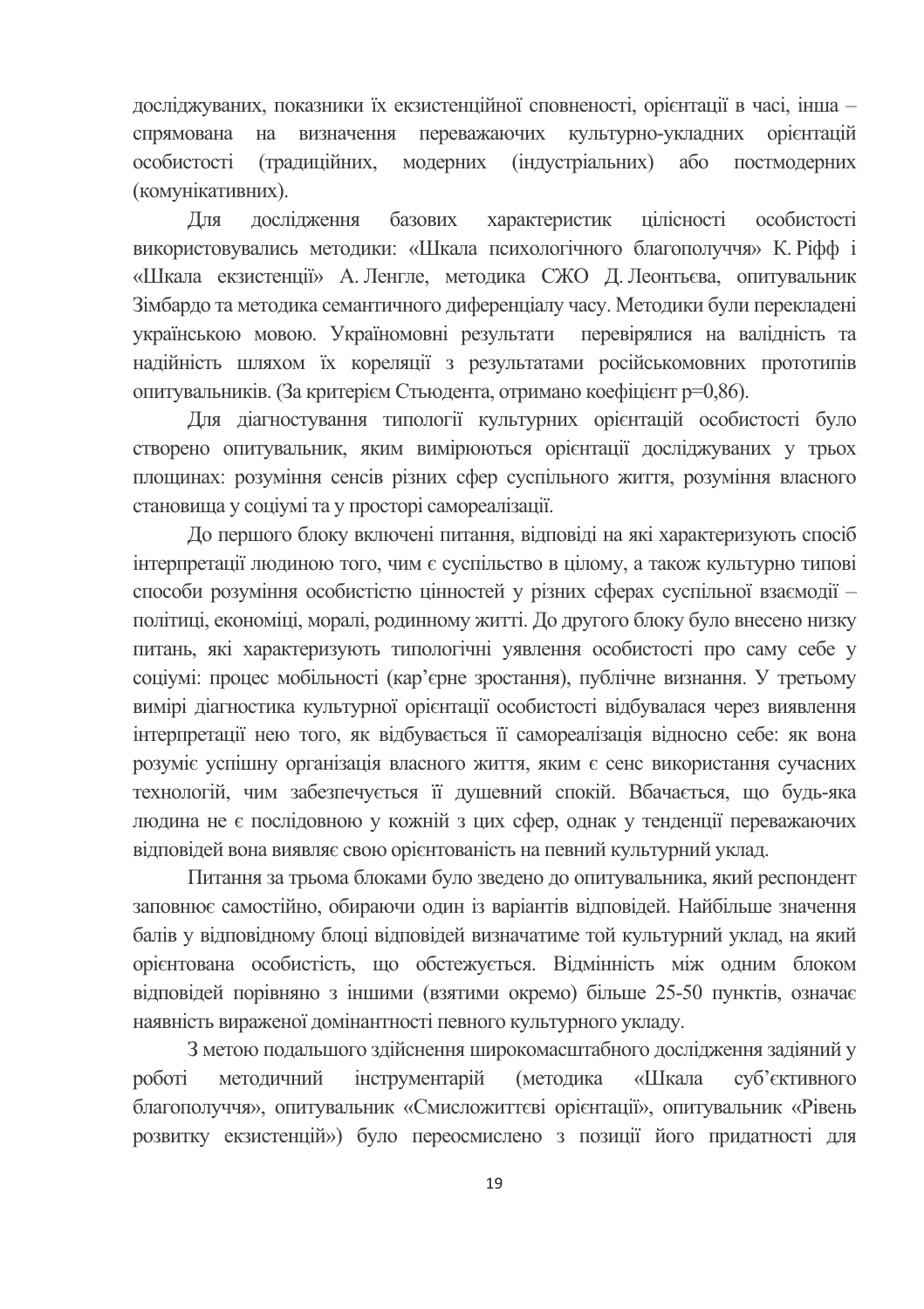скринінгової психодіагностики, що забезпечувалось шляхом компресії психодіагностичних матеріалів вищезазначених методик у один опитувальник «Розвиток цілісної особистості в умовах соціальних змін» (В. Щербина, А. Гуленко).

Емпіричне дослідження існуючих форм цілісності сучасної особистості та особливостей її культурно-типової орієнтованості було здійснено силами науководослідної частини факультету психології Київського національного університету імені Тараса Шевченка. Відповідне дослідження студентської молоді України проведено співробітниками НДЧ під керівництвом проф. Власової О. І. у 2015 р. Вибірку склали 516 осіб, віком від 17 до 25 років з числа студентів ВНЗ 1-6 курсів, представники усіх макрорегіонів України та м. Києва. Подальший зміст статті описує основні результати культурно-типологічного аналізу, який виявив обумовленість характеристик особистісної цілісності сучасного студентства чинниками їх культурно-укладної орієнтованості. Отримані результати досліджувались із застосуванням процедур кореляційного та регресійного аналізу.

У результаті здійснення кореляційного аналізу в дослідженні виявлено, що орієнтація на цінності традиційного укладу більшою мірою притаманна старшим за віком студентам (0,105; р<0,05). Цінностям модерного укладу надають перевагу респонденти, які мають високі показники академічної успішності (0,102; р<0,05). А орієнтація на цінності постмодерного укладу більш властива студентам молодшого віку (-0,134; p<0,01), які мають високі показники академічної успішності (0,110; р<0,05) (Див. табл. 1).

| Основні шкали дослідження | Вік        | Курс навчання | Академічна |
|---------------------------|------------|---------------|------------|
|                           |            |               | успішність |
| Традиційний уклад         | $0,105*$   | 0,068         | 0,042      |
| Модерний уклад            | 0,007      | $-0,056$      | $0,102*$   |
| Постмодерний уклад        | $-0,134**$ | 0,027         | $0,110*$   |
| Суб'єктивне благополуччя  | $0,126**$  | 0,009         | $0,217**$  |
| Екзистенційна сповненість | $-0,060$   | $-0,016$      | $0.123**$  |
| Персональність            | $-0.081$   | 0,014         | 0,060      |
| Екзистенційність          | $-0,058$   | $-0.051$      | $0,128**$  |
| Самореалізація            | 0,071      | $-0,051$      | $0,209**$  |
| Досягнення результатів    | $0,121**$  | 0,002         | $0,126**$  |
| Позитивне минуле          | $-0,019$   | $-0,070$      | $-0.034$   |
| Орієнтація на майбутнє    | $0,125**$  | $0,098*$      | $0.121**$  |

Таблиця 1 - Основні кореляції, виявлені в дослідженні показників цілісності та орієнтації на певний культурний уклад українських студентів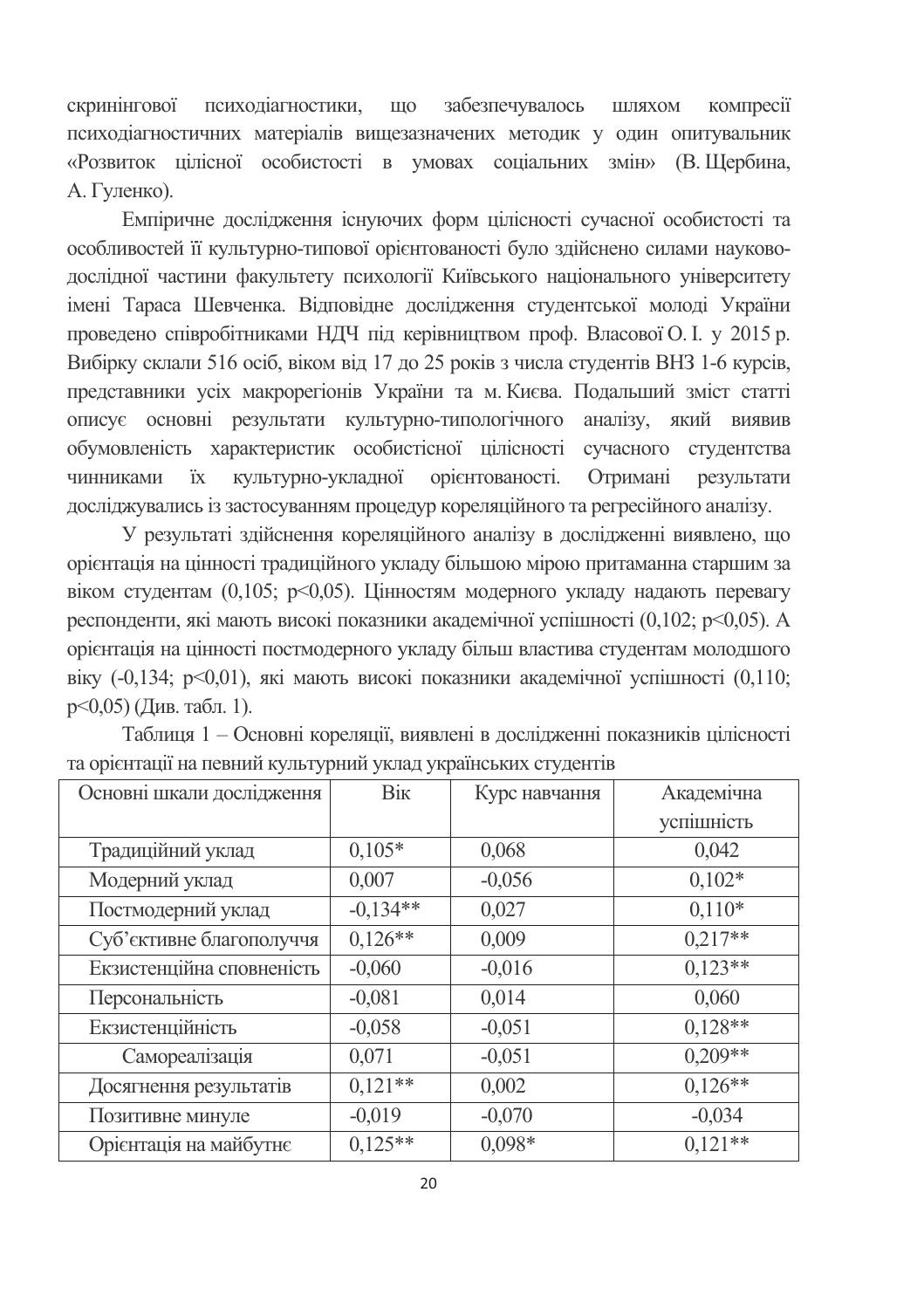Гендерний аналіз показав, що студентки фокусуються більше ніж студенти на цінностях традиційного та постмодерного укладів. Дівчата також почуваються щасливішими і демонструють вищий рівень суб'єктивного благополуччя у порівнянні з хлопцями.

Наступним завданням статистичного аналізу дослідження стала ідея виявлення особливостей особистісної цілісності студентів, які б були презентантами «чистих» культурних укладів. Використання регресійного аналізу дозволило описати типового прелставника кожного з трьох віломих уклалів із числа сучасного українського студентства.

Визначальні характеристики особистості, яка сповідує цінності традиційного укладу, описує трьохкрокова регресійна модель, що пояснює 6% загальної дисперсії емпіричних даних дослідження. Формула типологічних особливостей особистості традиційного укладу має наступний вигляд: традиційна особистість = 5,068 + (- $(0.167)$  «свобода» + + 0.135 «цілі в житті» + 0.111 «самоприйняття»).

Цей тип особистості виявився пов'язаним із низьким рівнем свободи як потреби в альтернативних варіантах вибору, наявністю життєвих цілей та прийняттям себе. Рівняння описує студента як особу, яка орієнтована на досягнення життєвих цілей, відповідних традиційним цінностям.

Для модерної особистості виявились властивими цілеспрямованість як важливість досягнення результату, здатність установлювати теплі відносини з оточуючими людьми та орієнтованість на майбутнє. Наступна трьохкрокова регресійна модель, отримана в дослідженні, пояснює 6% загальної дисперсії даних: модерна особистість = 2,593 + 0,144 «досягнення результатів» + 0,107 «позитивне ставлення до інших» + 0,099 «орієнтація на майбутнє»

Особистість постмодерного типу визначається вираженими здатностями людини керуватись власними цінностями та будувати довірливі стосунки з іншими людьми. В плані часової орієнтації така особистість надає перевагу теперішньому часу, тобто живе не майбутнім, а теперішнім. Вона також орієнтована на діалог із світом, турботу про інших людей. Разом із тим, їй притаманні неприйняття себе, що може бути внутрішнім джерелом як позитивних, так і негативних особистісних змін, та низька здатність до самодистанціювання як брак рефлексивності, ускладнення у діалозі з собою. Представлена далі чотирьохкрокова регресійна модель пояснює 14% загальної дисперсії: постмодерна особистість = 2,684 + 0,272 «самотрансценденція» + + 0,204 «позитивне ставлення до інших» +  $(-0.108)$ «самоприйняття» + + (-0,101) «самодистанцію вання»).

### Висновки.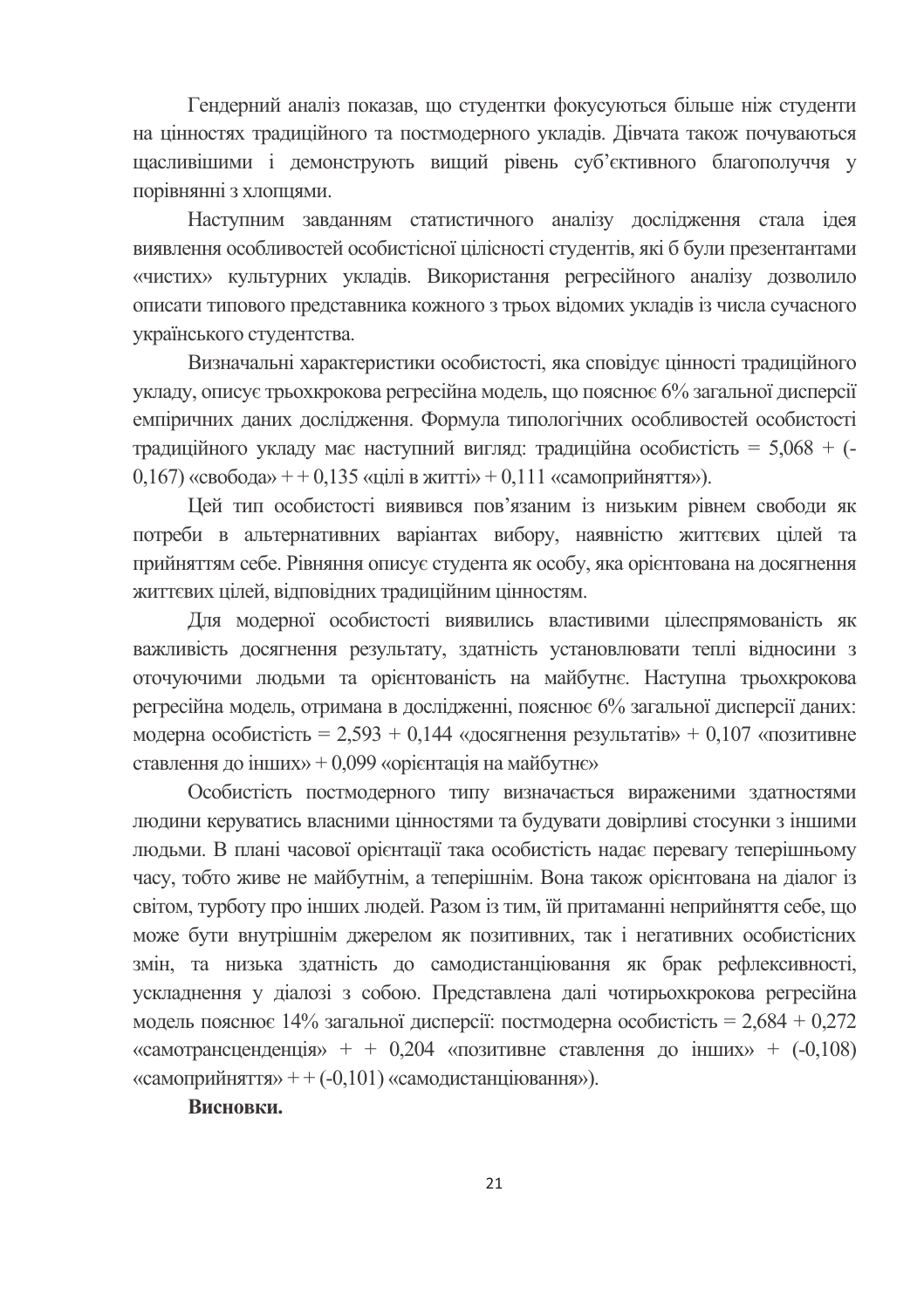1. Низький відсоток дисперсій, що пояснюють виділені у дослідженні регресійні моделі (традиційна – 6%, модерна – 6%, постмодерна – 14%), доводять відсутність домінування моноукладних цінностей у сучасному українському суспільстві, зокрема, у середовищі студентської молоді, а відтак - поширеність багатоукладності та наявності змішаних ціннісних моделей.

2. Цінності, що переважають за таких умов, та типи особистісної цілісності людини, що їм відповідають, стануть завданнями подальшого аналізу результатів представленого у статті емпіричного дослідження.

### **JIITEPATYPA**

1. Власова О. І., Фадєєва К.-М. О., Гуленко А. С. Психологічний конструкт цілісності особистості в контексті методології філософії екзистенціалізму та екзистенційної психології // Фундаментальные и прикладные исследования в практиках ведущих научных школ. – 2014. –  $N_2$  5. – Режим доступу до ресурсу: URL: fund-issled-intern.esrae.ru/5-60.

2. Щербина В. Л. Цілісність особистості в умовах багатоукладного суспільства / В. Л. Щербина // «Актуальні проблеми соціології, психології, педагогіки» Збірник наукових праць. – Вип.1 (22) 2014 – К.: Логос, С.165-172.

3. The types of personal integrity of the modern ukrainian multicultural society [Електронний ресурс] / І. В. Ананова, О. І. Власова, А. С.Гуленко, І. В. Данилюк, К. -М. Фадєєва, В. Л. Щербина // Видання: Socio-economic sciences and challenges of modern technology and planetary communication: International Conference on ICT Management for Global Competitiveness and Economic Growth in Emerging Economies  $ICTM$  2015. – 2015. – Режим доступу до ресурсу: http://papers.ssrn.com/sol3/cf\_dev/AbsByAuth.cfm?per\_id=2469326

### **REFERENCES**

*1.* Vlasova O. I., Fadieieva K.-M. O., Hulenko A. S. (2014) Psykholohichnyi konstrukt tsilisnosti osobystosti v konteksti metodolohii filosofii ekzystentsializmu ta ekzystentsiinoi psykholohii [Construct psychological integrity of the individual in the context of the methodology of the philosophy of existentialism and existential psychology] *fund-issled-intern.esrae.ru Retrieved from URL: fund-issled-intern.esrae.ru/5-60* [in Ukraine].

2. Shcherbyna V. L. (2014) Tsilisnist osobystosti v umovakh bahatoukladnoho suspilstva [The integrity of the individual in a mixed society] «Aktualni problemy sotsiolohii, psykholohii, pedahohiky» *Zbirnyk naukovykh prats. – K.: Lohos – "Actual problems of sociology, psychology, pedagogy" Collected Works. - Ed.1 (22) K .: Logos, 1 (22), 165-172* [in Ukraine].